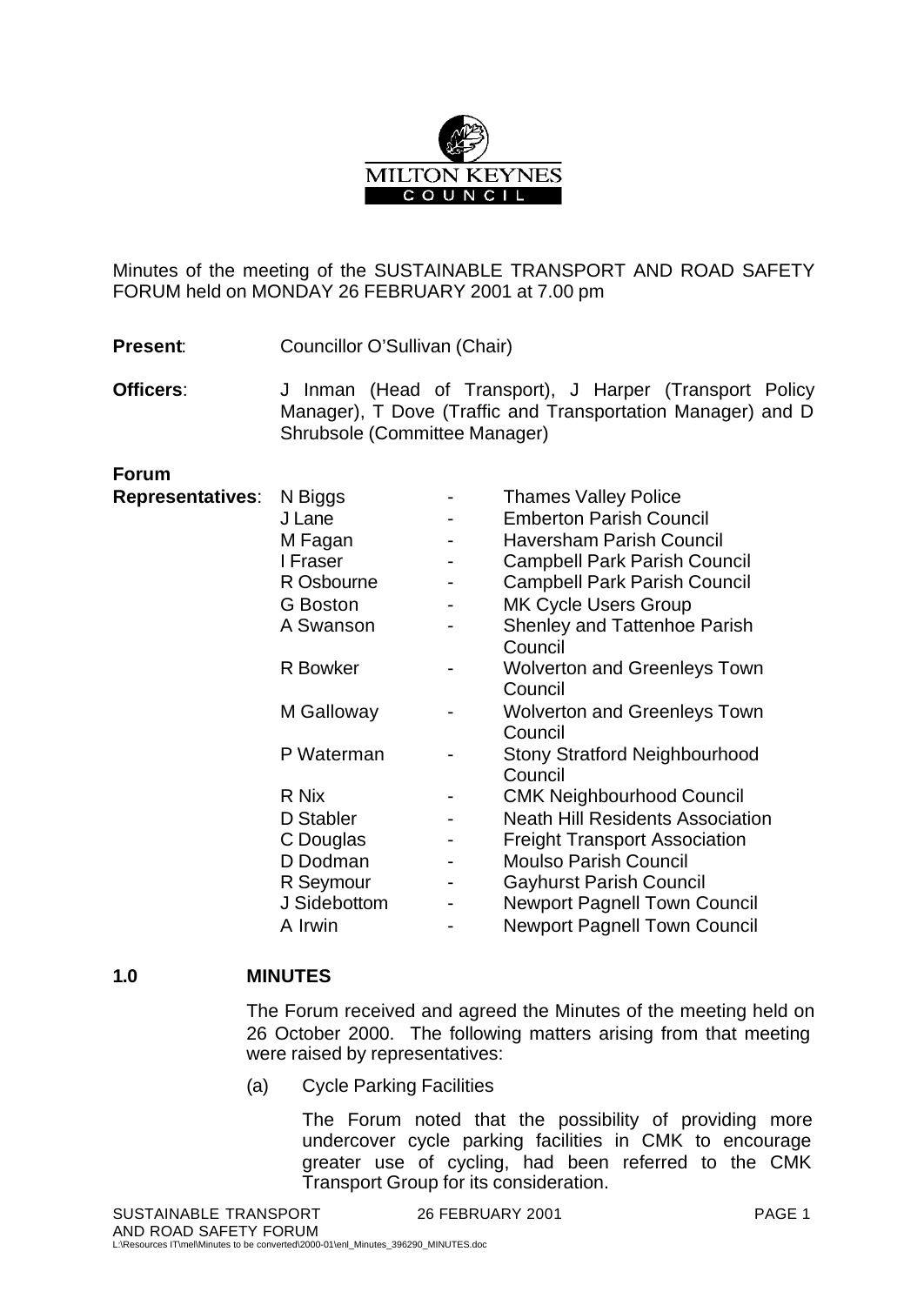The Forum also noted that Milton Keynes Council would remind English Partnerships of their obligation to ensure the developer provided undercover cycle parking at the Xscape facility.

T Dove reported that the proposal to install a new Cycle Safe facility, including lockers, showers and toilets in the old toilets at Secklow Gate, was progressing with costings having been done and with a budget having been made available for next year, and discussions were being held on the possibility of franchising such arrangements. In addition, the Council was planning to re-deploy the spare cycle lockers it had next to the library.

(b) Redways and Buildings in Central Milton Keynes

D Stabler reminded the Forum that an answer from earlier requests was still awaited on whether cyclists could legally use the paved areas around buildings in Central Milton Keynes.

The Forum noted that T Dove had clarified the position that although cyclists could cycle under the subways and through the car parks, it was not legal to cycle by the paved areas between the buildings and the parking spaces in Central Milton Keynes.

(c) Local Transport Plan

D Stabler raised a number of concerns arising out of the Local Transport Plan (LTP) document:

(i) Workplace Parking

The Forum noted that changes on workplace parking would only be introduced with the consent of the business community and that proposals would be consulted upon in the Autumn to gauge opinion.

(ii) Variable Message Signing System

The Forum noted that the proposal to establish the Variable Message Signing System had gone before members, but it had not yet been accepted. The intention was to fund the scheme through the LTP settlement for next year.

The Forum noted that the remit of the project had been widened and members wanted the signing to cover the users of both cars and public transport.

(iii) Green Travel Plans

The Forum noted that the LTP had included a target for a 30% reduction in staff car park use at the Council by 2001. Though the Council had established a Green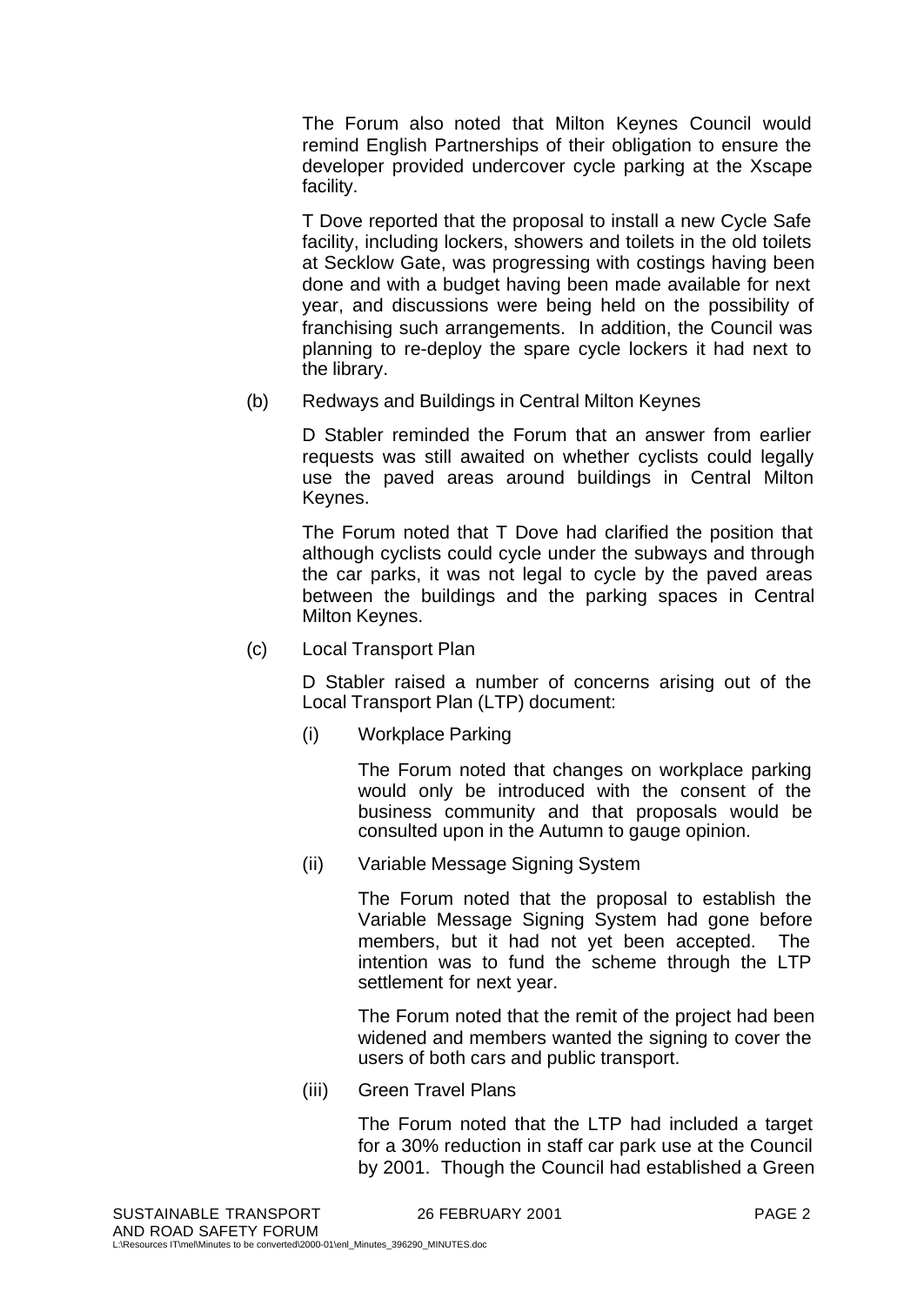Commuter Plan it was clear this target would not be met. The Forum was concerned that the LTP seemed to be failing at some of its first hurdles.

(d) Progress of Issues

The Forum noted that representatives felt they often had to raise matters at several meetings before they believed they were getting a response. J Inman, however, reminded the Forum that the Council only had a limited budget and they had to decide priorities between over 300 traffic management schemes suggested to them each year.

The Forum agreed that there needed to be a clearer more effective way of setting out at each meeting the current programme of works by the Transport Department, what had been achieved to date and what could be expected to be achieved in the future.

(e) Cycling on Pavements

The Forum expressed their concern that cyclists were continuing to cycle on pavements and this obstructs pedestrians. N Biggs reported that adults over 16 caught cycling on pavements could be issued with fixed penalty notices of £30 and the Police would seek to enforce this. However, beyond improving education, there was little that could be done to prevent these under 16 cycling on pavements.

(f) Midsummer Place Shopping Centre

The Forum noted that they were still awaiting an answer on whether a redway route could be established in the gap between the two Shopping Centres in Central Milton Keynes, so cyclists did not have to get off and push their bikes.

## **2.0 MATTERS RAISED BY REPRESENTATIVES**

(a) Newport Pagnell Town Council - The Speed Check Campaign

The Forum noted that a report had been submitted by Newport Pagnell Town Council to the officers of Milton Keynes Council on the Speed Check Campaign.

The Forum noted that there was a desire to further restrict the speed limit from 40mph to 30mph on the approach road from the bypass. In response to the requests for improvements in Marsh End Road, it was noted that a provisional item for a crossing and other improvements had been included in the programme going before the Transport Committee in March 2001. The concerns over speed in Green Park Drive were a matter for Police enforcement.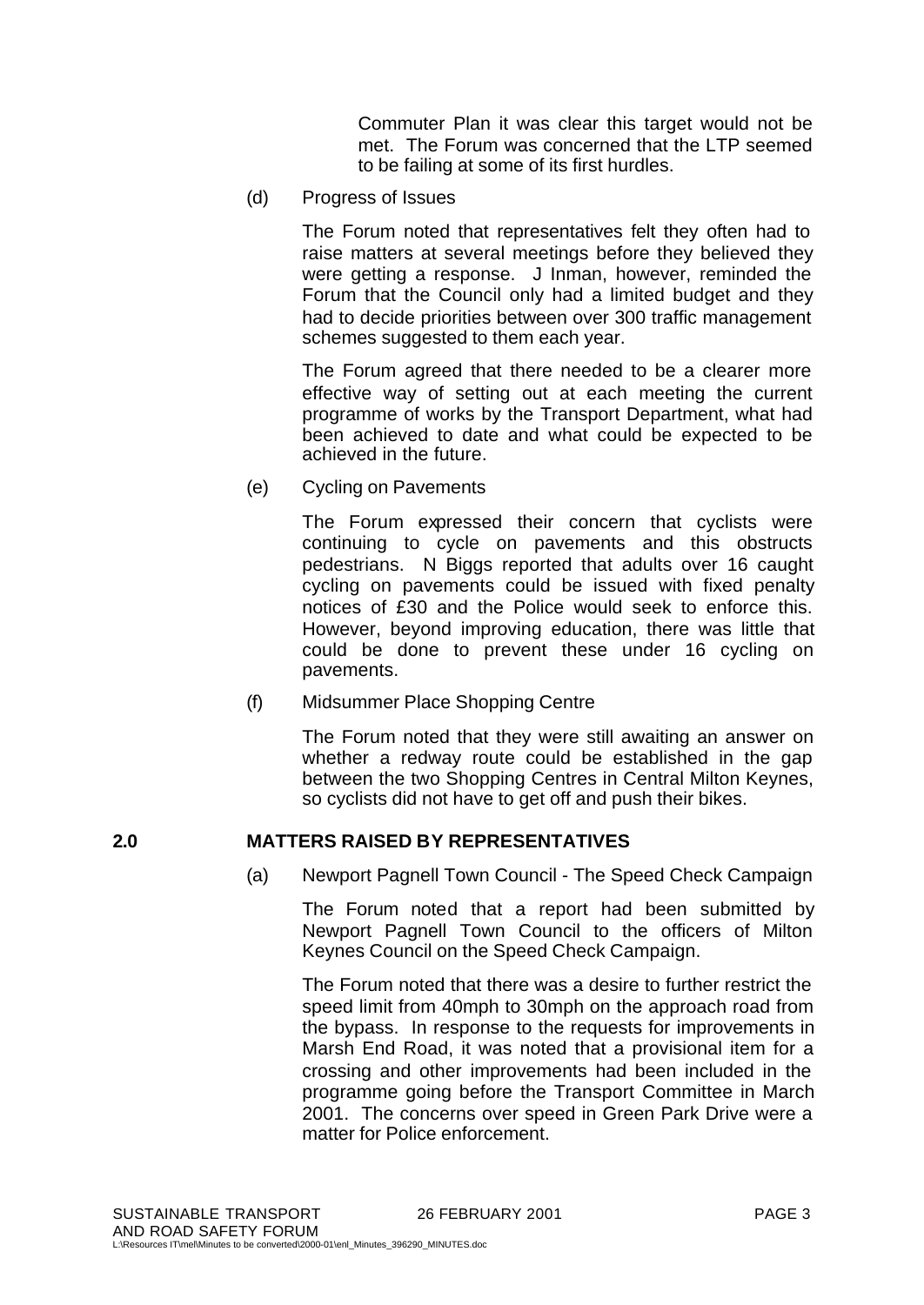(b) Stony Stratford Neighbourhood Council - Waiting Restriction Reviews

The Forum considered the need for an integrated and flexible approach to the traffic and parking needs of the older district centres. The Forum noted the concerns of Stony Stratford Neighbourhood Council that such an approach was currently lacking and their suggestions for improvement.

The Forum noted that the Central Milton Keynes parking fund surplus were spent on projects concerned with parking, public transport and highway improvements. Though most of the funds were spent in Central Milton Keynes, they could be used in the older district centres. Allocation was on the basis of the Transport Committee deciding priorities and was primarily to support the objectives of the LTP in achieving a model shift in the use of transport.

The Forum also noted that there was little flexibility to vary the seven year programme of Waiting Restriction Reviews across the Borough due to legal and resource restraints, unless a local council was to use resources of its own. The Forum recognised the need complete all current Waiting Restriction Reviews and to ensure that Traffic Regulation Orders (TROs) corresponded with the actual lines on the road, before parking was decriminalised.

The Forum considered a number of recommendations proposed by Stony Stratford Neighbourhood Council.

AGREED -

- 1. That Milton Keynes Council commit itself unreservedly to consultation with other district town centres through the Town Councils.
- 2. That all data collected by Milton Keynes Council on traffic and parking, e.g. traffic counts and origin/destination, studies should be automatically sent to local councils.
- 3. That Milton Keynes Council endorse the policy of no parking charges in the older towns.
- 4. That Milton Keynes Council clarifies the position of parking expenditure in the older towns raised from the income from Central Milton Keynes parking charges.
- (c) Campbell Park Parish Council The Portal Development Sites on Evans Gate, Oldbrook

The Forum considered a suggestion from Campbell Park Parish Council that double yellow lines be introduced of the office sides of Milburn and Boycott Avenue, off Evans Gate, to avoid the congestion currently being caused and the